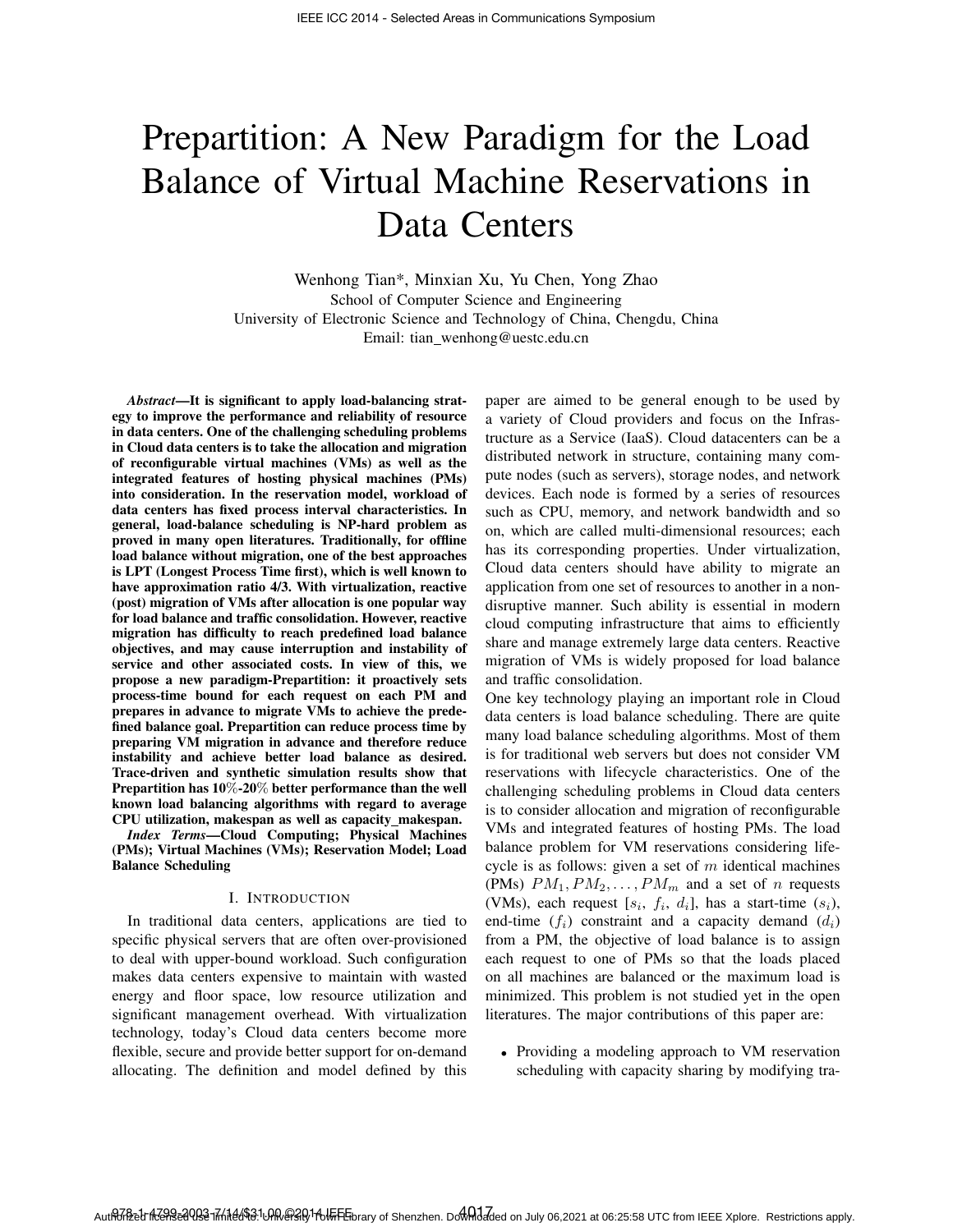ditional interval scheduling problem and considering life-cycles characteristics of both VMs and PMs.

- Designing and implementing a load balancing scheduling algorithm–Prepartition which can prepare migration in advance and set process time bound for each VM on a PM. Computational complexity and approximation analysis are also provided for Prepartition.
- Providing performance evaluation of multiple metrics such as makespan, average utilization, total migration numbers as well as capacity makespan. by simulating different algorithms using trace-driven and synthetic data.

The remaining parts of this paper are organized as follows. Section II discusses the related work on load balance algorithms. Section III introduces problem formulation. Section IV presents Prepartition algorithm in details. Performance evaluation of different scheduling algorithms is shown in section V. Finally in section VI, a conclusion is given.

## II. RELATED WORKS

A great mount of work has been devoted to the schedule algorithms and can be mainly divided into two types: online load balance algorithms and offline ones. The major difference lies in that online schedulers only know current request and status of all PMs but offline schedulers know all the requests and status of all PMs. Armbrust et al.[1] summarized the key issues and solutions in Cloud computing. Foster et al.[3] provided detailed comparison between Cloud computing and Grid computing. Wood et al.[11] introduced techniques for virtual machine migration with spots and proposed a few reactive migration algorithms. Arzuaga et al.[2] proposed a quantifying measure of load imbalance on virtualized enterprise servers considering reactive live VM migrations. Gulati et al [5] presented challenge issues and Distributed Resource Scheduling (DRS) as a load balance scheduling for Cloud-scale resource management in VMware. Tian et al. [8] design a toolkit for modeling and simulating VM allocation, [9][10] introduced a dynamic load balance scheduling algorithm considering only current allocation period and multidimensional resource but without considering life-cycles of both VMs and PMs. Most of existing research does not consider fixed interval constraints of VM allocation. Knauth et al. [6] introduce energy-efficient scheduling algorithms applying timed instances that have an a priori specified reservation time of fixed length by following divisible capacity configuration, these assumptions are also adopted in this paper. Most of existing research

considers reactive VM migrations as a mean for load balance in data centers. To the best of our knowledge, proactive VM migration by pre-partition has not been studied yet in the open literatures. This is one of major objectives in this paper.

# III. PROBLEM FORMULATION

## *A. Problem description and formulation*

In this paper we consider VMs reservation and model the VM allocations as a modified interval scheduling problem (MISP) with fixed processing time. More explanation and analysis about traditional interval scheduling problems with fixed processing time can be found in [7] and references there in. We present a general formulation of modified interval-scheduling problem and evaluate its results compared to well-known existing algorithms. There are following assumptions:

1) All data are deterministic and unless otherwise specified, the time is formatted in slotted windows. we partition the total time period [0, T] into slots with equal length  $(s_0)$ , the total number of slots is  $k=T/s_0$ . The start time  $s_i$  and finish time  $f_i$  are integer numbers of one slot. Then the interval of a request can be represented in slot format with (start-time, finish-time). For example, if  $s_0=5$  minutes, an interval (3, 10) means that it has start time and finish time at the 3rd-slot and 10th-slot respectively. The actual duration of this request is (10-  $3\times$ 5=35 minutes.

2) For all VM reservations, there are no precedence constraints other than those implied by the start-time and finish-time.

3) The required capacity of each request is a positive real number between (0,1]. Notice that the capacity of a single physical machine is normalized to be 1 and the required capacity of a VM can be 1/8, 1/4 or 1/2 or other portions of the total capacity of a PM. This is consistent with widely adopted practice in Amazon EC2 [13] and [6].

## A few key definitions are explained as follows:

*Traditional interval scheduling problem (ISP) with fixed processing time*: A set of requests  $\{1, 2, \ldots, n\}$  where the i-th request corresponds to an interval of time starting at  $s_i$  and finishing at  $f_i$ , each request needs a capacity of 1, i.e. occupying the whole capacity of a machine during fixed processing time.

*Interval scheduling with capacity sharing (ISWCS)*: The only difference from traditional interval scheduling is that a resource (to be concrete, a PM) can be shared by different requests if the total capacity of all requests allocated on the single resource at any time does not surpass the total capacity that the resource can provide.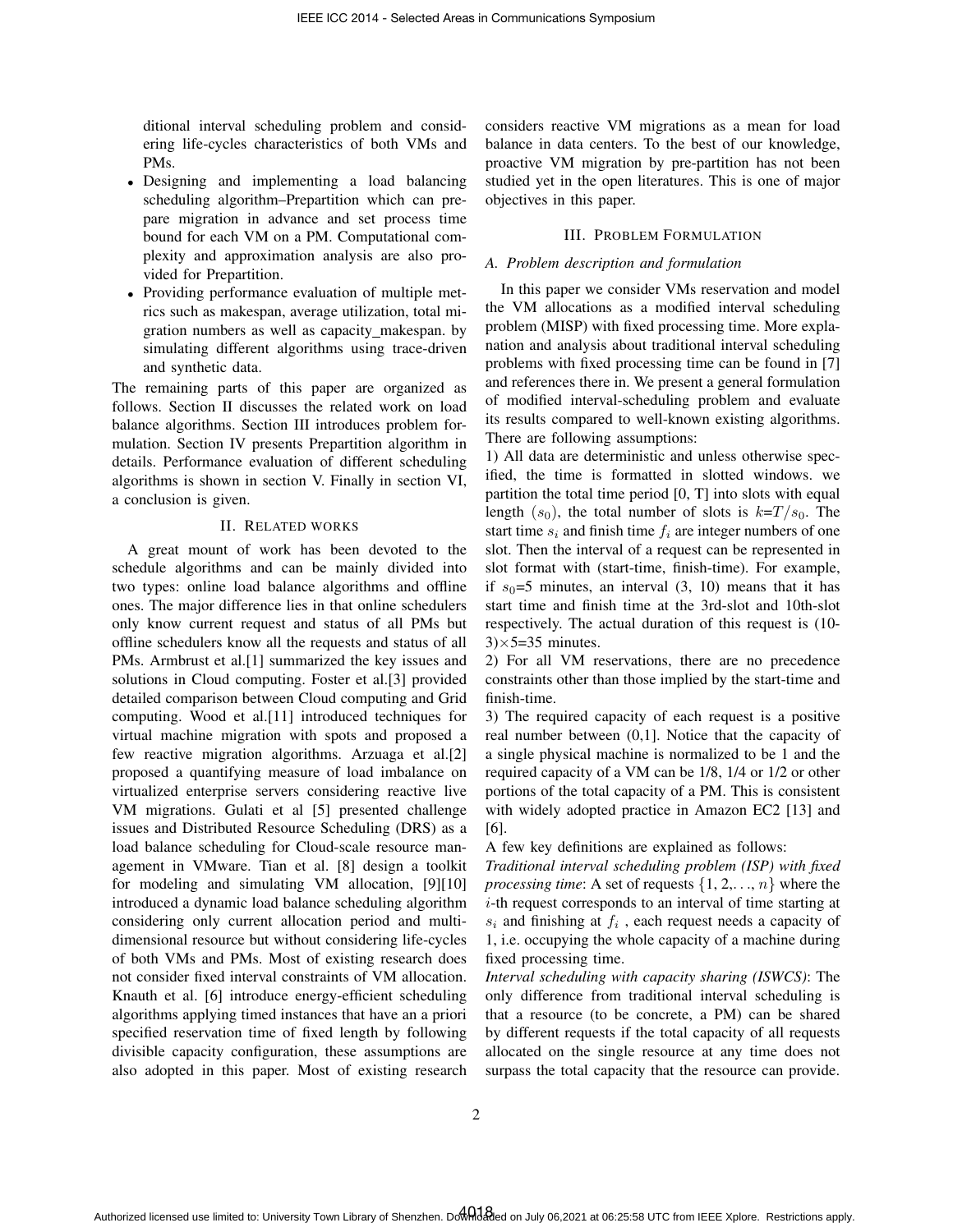*Sharing compatible intervals for ISWCS*: A subset of intervals with total required capacity not surpass the total capacity of a PM at any time, therefore they can share the capacity of a PM. In the literature, the makespan is used to measure the load balance, which is simply the maximum total load (processing time) on any machine. Traditionally, the makespan is the total length of the schedule (that is, when all the jobs have finished processing where each job occupies the whole capacity of a machine during processing).

In view of the problem in ISWCS, we redefine the makespan as capacity makespan.

*Capacity makespan of a PM* i: In any allocation of VM requests to PMs, let  $A(i)$  denote the set of VM requests allocated to machine  $PM_i$ . Under this allocation, machine  $PM_i$  will have total load equal to the sum of product of each required capacity and its duration (called Capacity makespan, i.e., CM for abbreviation in this paper), as follows:

$$
CM_i = \sum_{j \in A(i)} d_j t_j \tag{1}
$$

where  $d_j$  is the capacity requests of  $VM_j$  from a PM and  $t_j$  is the span of request j (i.e., the length of processing time of request  $j$ ).

Therefore, the goal of load balancing is to minimize the maximum load (capacity makespan) on any PM. Some other related metrics such as average utilization and makespan are also considered and will be explained in the following section. Assuming there are  $m$  PMs in data centers, the problem of ISWCS load balance in it therefore can be formulated as:

$$
Min_{i=1}^{m}CM_{i}
$$
 (2)

subject to 1).  $\forall$  slot s,  $\sum$  $VM_j \in PM_i$  $d_j \leq 1$  (3)

**2).** 
$$
\forall
$$
 *j*,  $s_j$  and  $e_j$  are fixed by reservation. (4)

where  $d_i$  is the capacity requirement of VM j and the total capacity of a PM  $i$  is normalized to 1. The condition 1) shows the sharing capacity constraint and condition 2) is for the interval constraint of VM reservations.

*Theorem 1 The offline scheduling problem of finding an allocation of minimizing the makespan in general case is NP-complete.*

The proof can be found in [10] and is omitted here.

## *B. Metrics for ISWCS load balancing algorithms*

In this section, a few metrics closely related to ISWCS load balance problem will be presented. Some other metrics can be found in Tian et al. [9][10].

1) PM resource:  $PM_i(i, PCPU_i, PMem_i, PSto_i), i$  is the index number of PM,  $PCPU_i, PMem_i, PSto_i$  are the CPU, memory, storage capacity of that a PM can provide.

2) VM resource:

 $VM_j(j, VCPU_j, VMem_j, VSto_j, T_j^{start}, T_j^{end}), j$  is the VM type ID,  $VCPU_j, V Mem_j, V Sto_j$  are the CPU, memory, storage requirements of  $VM_j$ ,  $T_j^{start}$ ,  $T_j^{end}$  are the start time and end time, which are used to represent the life cycle of a VM.

3) Time slots: we consider a time span from 0 to  $T$  be divided into slots with same length. The  $n$  slots can be defined as  $[(t_1 - t_0), (t_2 - t_1), \ldots, (t_n - t_{n-1})]$ , each time slot  $T_k$  means the time span  $(t_k - t_{k-1})$ .

4) Average CPU utilization of  $PM_i$  during slot 0 and  $T_n$  is defined as:

$$
PCPU_i^U = \frac{\sum_{k=0}^{n} (PCPU_i^{T_k} \times T_k)}{\sum_{k=0}^{n} T_k}
$$
 (5)

where  $PCPU_i^{T_k}$  is the average CPU utilization during slot  $T_k$ . Average memory utilization  $(PMem_i^U)$  and storage utilization  $(PSto_i^U)$  of both PMs can be computed in the same way. Similarly, average CPU (memory and storage) utilization of a VM can be computed.

5) Makespan: is the total length of a schedule for a set of VM reservations, i. e., when all the jobs have finished processing.

6) The capacity makespan (CM) of all PMs: can be formulated as:

$$
CM = \max_{i} \left( CM_i \right) \tag{6}
$$

From these equations, we notice that life cycle and capacity sharing are two major differences from traditional metrics such as makespan which only considers process time (duration). Traditionally Longest Process Time first (LPT) [4] is widely used for load balance of offline multi-processor scheduling. Reactive (post) migration of VMs is another popular way of load-balancing. *However, reactive migration has difficulty to reach predefined load balance objectives, and may cause interruption and instability of service and other associated costs*. By considering both fixed process intervals and capacity sharing properties in Cloud data centers, we propose a new offline algorithm–Preparitition as follows.

#### IV. PREPARTITION ALGORITHM

For a given set of VM reservations, let us consider there are m PMs in a data center and denote OPT as the optimal solution for a given set of  $J$  VM reservations.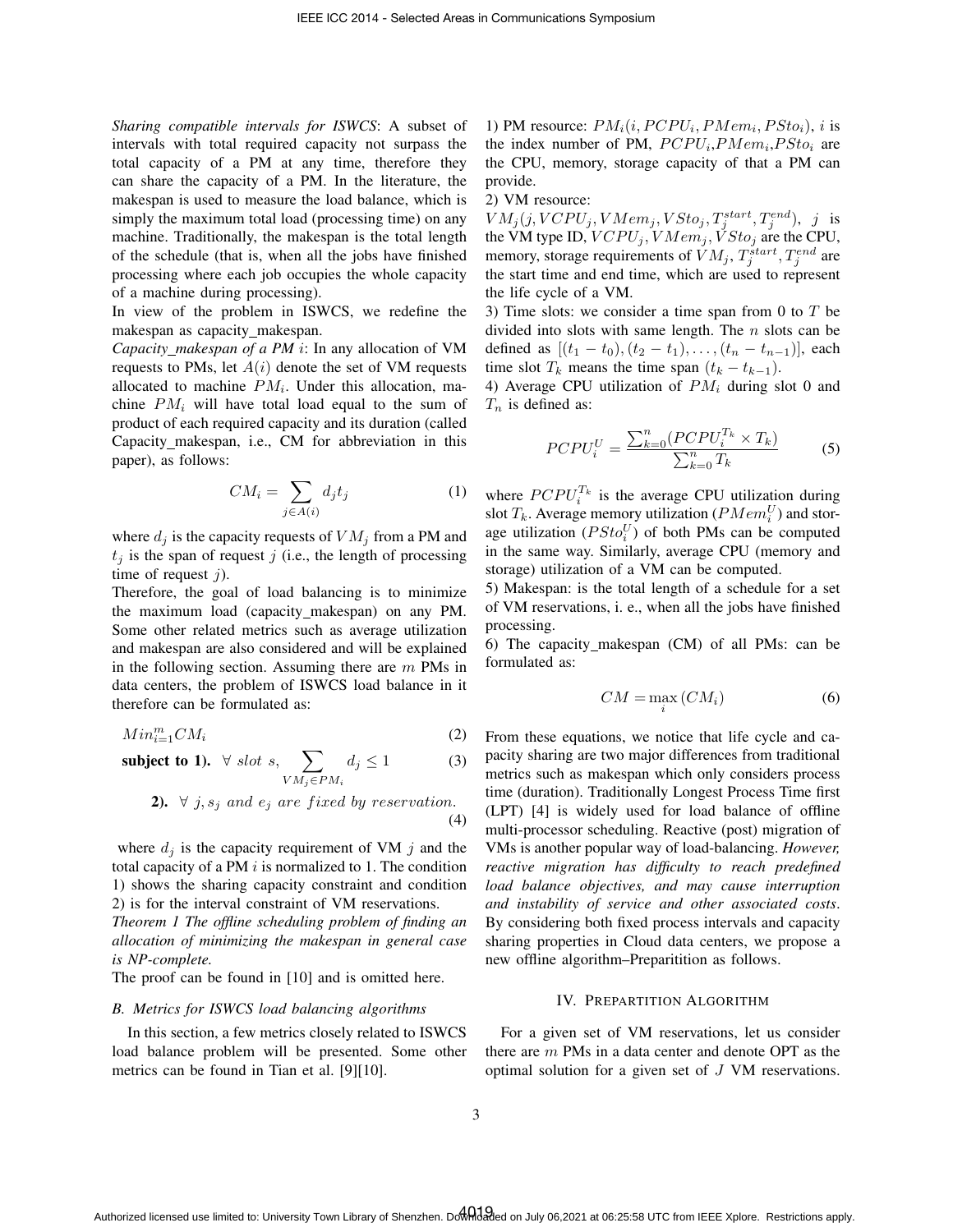Firstly define

$$
P_0 = \max\{\max_{j=1}^{J} CM_j, \frac{1}{m} \sum_{j=1}^{J} CM_j\} \le OPT \quad (7)
$$

 $P_0$  is a lower bound on OPT. Fig.2 shows the pseudocodes of Prepartition algorithm. The algorithm firstly computes balance value by equation (7), defines partition value  $(k)$  and finds the length of each partition (i.e.  $[P_0/k]$ , which is the max time length a VM can continuously run on a PM). For each request, Preparition equally partitions it into multiple  $[P_0/k]$ subintervals if its CM is larger than  $[P_0/k]$ , and then finds a PM with the lowest average capacity makespan and available capacity, and updates the load on each PM. After all requests are allocated, the algorithm computes the capacity makespan of each PM and finds total partition (migration) numbers. For practice, the scheduler has to record all possible subintervals and their hosting PMs of each request so that migrations of VMs can be conducted in advance to reduce overheads.

**Input:** VM requests indicated by their (required VM type IDs, start times, ending times, requested capacity),  $CM<sub>i</sub>$  is the capacity\_makespan of request *i*. **Output:** Assign a PM ID to all requests and their partitions (migrations) **Initialization:** computing the bound  $P_0$  value, set the partition value  $k$ . 1: IF  $CM_i > (P_0/k)$ , THEN partitions it into multiple  $P_0/k$  subintervals *equally* and consider each subinterval as a new request 2: Sorts all intervals in decreasing order of *CMs*, break ties arbitrarily; 3: Let  $I_1, I_2, \ldots, I_n$  denote the intervals in this order 3: **For**  $j$  from  $l$  to  $n$  *Do* 4: allocates  $j$  to the PM with the lowest load and available capacity 5: updates load (*CM*) of the PM 6: **Endfor**  7: Computes *CM* of each PM and total partitions (migrations)

Fig. 1. The pseudo codes of Prepartition algorithm

*Theorem 2: The computational complexity of Prepartition algorithm is* O(nlogm) *using priority queue data structure where* n *is the number of VM requests after pre-partition and* m *is total number of PMs used*.

Proof: The priority queue is designed such that each element (PM) has a priority value (average capacity makespan), and each time the algorithm needs to select an element from it, the algorithm takes the one with highest priority (the smaller average capacity makespan value is, the higher priority it is). Sorting a set of  $n$  number in a priority queue takes  $O(n)$  time and a priority queue performs insertion and the extraction of minima in  $O(logn)$  steps (detailed proof of the priority queue is shown in [7]). Therefore, by using priority queue or related data structure, the algorithm can find a PM with the lowest average capacity makespan in  $O(logm)$  time. Altogether, for  $n$  requests, Prepartition algorithm has time complexity O(nlogm).

*Theorem 3: The approximation ratio of Prepartition algorithm is*  $(1 + \epsilon)$  *where*  $\epsilon = \frac{1}{k}$ .

Proof: This is because that each request has bounded capacity makespan by pre-parition based on ideal lower bound  $P_0$ . We sketch the proof as follows. Each job has start-time  $s_i$ , end-time  $(f_i)$  and process time  $p_i = f_i - s_i$ . Considering the last job to finish (after scheduling all other jobs) and supposing this job starts at time  $T_0$ . All the machines must have been fully loaded up to  $T_0$ , which gives  $T_0 \leq$ OPT. Since, for all jobs, we have  $p_i \leq \epsilon$  OPT (by setting of Prepartition algorithm), this job finishes at  $T_0 + \epsilon$ OPT. Hence, the schedule can be no more than  $T_0 + \epsilon$  OPT  $\leq$  (1+ $\epsilon$ )OPT, this finishes the proof.

## V. PERFORMANCE EVALUATION

In this part, we will present the simulation results between Prepartition algorithm and other three existed algorithms. To achieve this goal, we used a Java simulator CloudSched (see Tian et al. [8]). For simulation, to be realistic and reasonable, we adopt data both from normal distribution and Lawrence Livermore National Lab (LLNL) trace, see [12] for detailed introduction about the trace. All simulations are conducted on a computer configured with Intel i5 processor at 2.5GHz and 4GB memory. Round-Robin (RR) algorithm, Longest Process Time (LPT) algorithm and Post Migration Algorithm (PMG) are also implemented:

1) Round-Robin Algorithm: a traditional load balancing scheduling algorithm by allocating the VM requests in turn to each PM that can provide required resource.

2) Longest Processing Time first (LPT): it sorts the VM requests by processing time in decreasing order firstly. Then allocating the requests in that order to the PM with the lowest load. In this paper, the lowest load means the lowest capacity\_makespan of all PMs.

3) Post Migration algorithm (PMG): Firstly, it processes the requests in the same way as LPT does. Then the average capacity makespan of all jobs is calculated. The upthreshold and low-threshold of the capacity\_makespan for the post migration are calculated through the average capacity\_makespan multiplied by a factor (in this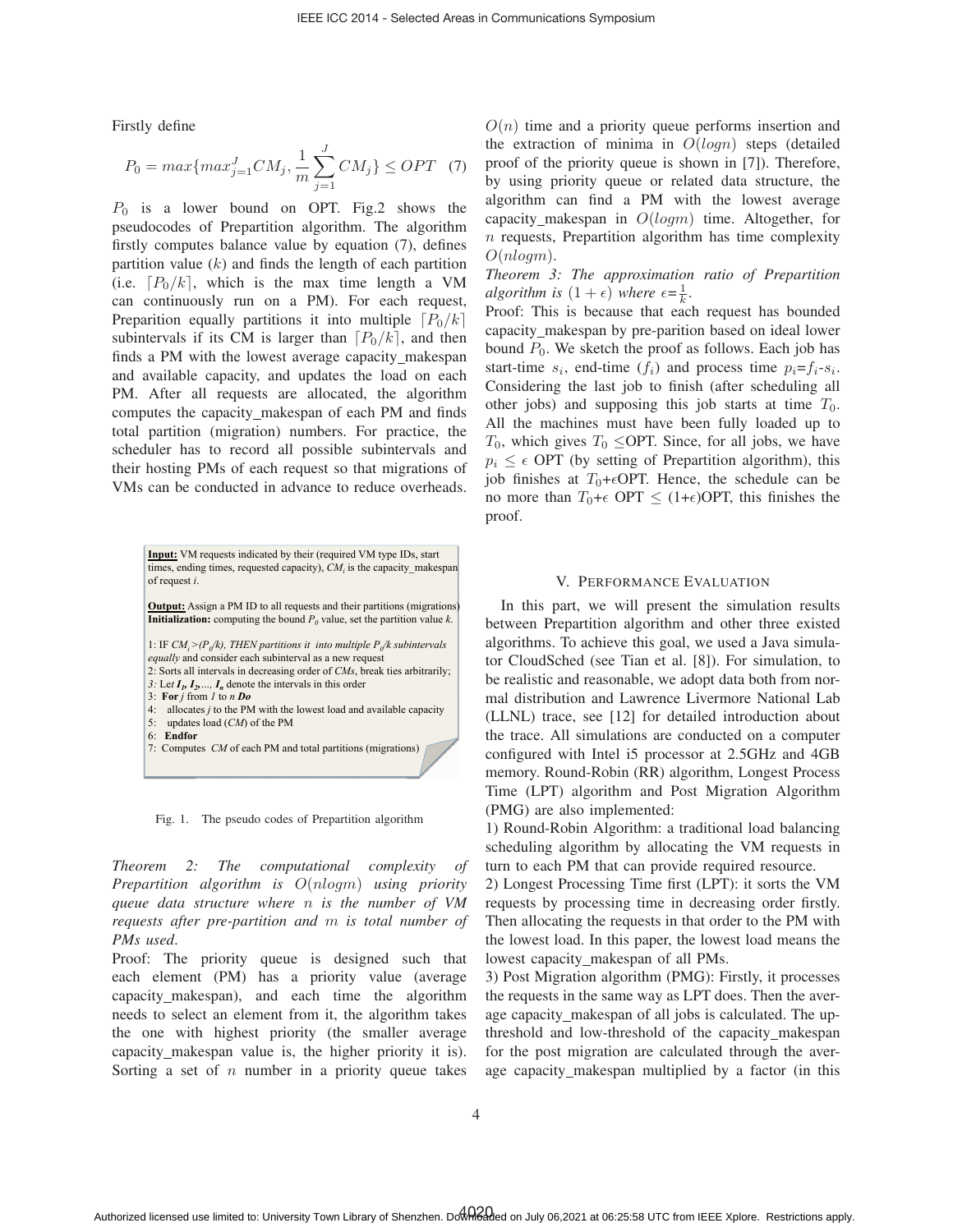TABLE I 8 TYPES OF VIRTUAL MACHINES (VMS) IN AMAZON EC2

| Compute Units | Memory               | Storage | VM Type    |
|---------------|----------------------|---------|------------|
| 1 units       | 1.7GB                | 160GB   | $1-1(1)$   |
| 4 units       | 7.5GB                | 850GB   | $1-2(2)$   |
| 8 units       | 15GB                 | 1690GB  | $1-3(3)$   |
| 6.5 units     | 17.1GB               | 420GB   | $2-1(4)$   |
| 13 units      | 34.2GB               | 850GB   | $2-2(5)$   |
| 26 units      | $\overline{68.4}$ GB | 1690GB  | $2-3(6)$   |
| 5 units       | 1.7GB                | 350GB   | $3-1(7)$   |
| 20 units      | 7GB                  | 1690GB  | $3 - 2(8)$ |

TABLE II 3 TYPES OF PHYSICAL MACHINES (PMS) SUGGESTED

| PM Pool Type | Compute Units | Memory           | Storage |
|--------------|---------------|------------------|---------|
| Type 1       | 16 units      | 30 <sub>GB</sub> | 3380GB  |
| Type 2       | 52 units      | 136GB            | 3380GB  |
| Type 3       | 40 units      | $14$ GB          | 3380GB  |

paper we set the factor as 0.1, so the up-threshold is average capacity makespan multiplied by 1.1 and the low-threshold is multiplied by 0.9). Of course the factor can be set dynamically to meet different requirements; however, the larger the factor is, the higher imbalance is. A migration list is formed by collecting the VMs taken from PMs with capacity makespan higher than the lowthreshold. The VMs would be taken from a PM only if the operation would not lead the capacity makespan of the PM to be less than the low threshold. After that, the VMs in the migration list would be re-allocated to a PM with capacity\_makespan less than the up-threshold. The VMs would be allocated to a new PM only if the operation would not lead the capacity makespan of the PM to be higher than the up-threshold. There may be still some VMs left in the list, finally the algorithm allocates the left VMs to the PMs with the lowest capacity makespan until the list is empty.

In this paper, we adopt the Amazon EC2 configuration of VMs and PMs as shown in Table I and II. Note that one compute unit (CU) has equivalent CPU capacity of a 1.0-1.2 GHz 2007 Opteron or 2007 Xeon processor [13].

*Observation 1 PMG is a best-effort trial heuristic for load balance. It does not guarantee a bounded or predefined load balance objective. This is validated in the performance evaluation section.*

# *A. replay with LLNL data traces*

As for realistic data, we adopt the log data at Lawrence Livermore National Lab (LLNL) [12]. The log contains months of records collected by a large Linux cluster and has characteristics consistent with our problem model. Each line of data in that log file includes 18 elements, while we only need the request-ID, start-time, duration and number of processors (capacity demands) in our simulation. We convert the units from seconds in LLNL log file into minutes, because we set 5 minutes as a time slot length mentioned in previous section. Fig.2 and Fig.3



Fig. 2. The comparison of makespan with LLNL trace

show the makespan and capacity\_makespan comparison for different algorithms with LLNL data traces. We observe that Prepartition algorithm has better performance than other algorithms in average utilization, makespan, capacity makespan. Prepartition algorithm has 10%- 20% higher average utilization than PMG and LPT, and 40%-50% higher average utilization than Random-Robin (RR). Prepartition algorithm has 10%-20% lower average makespan and capacity makespan than PMG and LPT, and 40%-50% lower average makespan and capacity makespan than Random-Robin (RR). Because of page limit, some similar results are omitted.



Fig. 3. The comparison of capacity\_makespan of LLNL trace

*Observation 2 Whatever numbers of migrations to taken, post migration algorithm (PMG) just cannot achieve the same level of average utilization, makespan and capacity makespan as Prepartition does*.

This is because that Prepartition works in a much more refined and desired scale by partition based on reservation data while PMG is just a best-effort trial by migration.